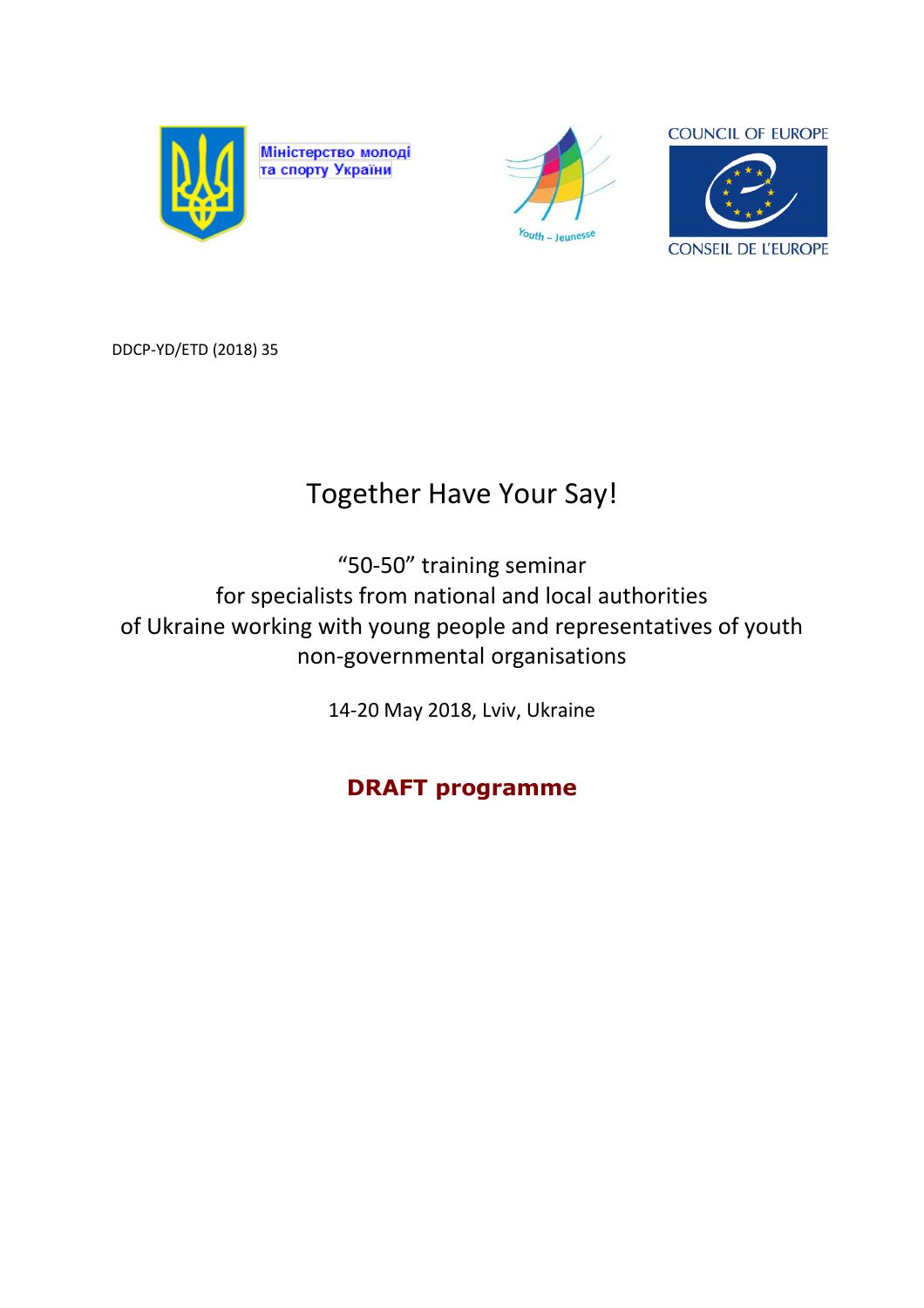### **BACKGROUND**

A five-year Framework Programme on Co-operation in the field of youth policy between the Ministry of Youth and Sports of Ukraine and the Council of Europe in 2016-2020 was agreed upon in March 2016. The Framework Programme foresees three main priorities:

- education for human rights and democratic citizenship (including youth participation, democratic governance, human rights education, etc.);
- support to youth work development and the recognition of non-formal education;
- peacebuilding and intercultural dialogue.

This programme correlates with the Council of Europe Action Plan for Ukraine 2015-2017, the Youth for Democracy programme and with the State Target Social Programme "Youth of Ukraine". The Ministry of Youth and Sport of Ukraine is the key partner for the programme implementation.

## **TOGETHER HAVE YOUR SAY! 2018**

The first activity in the programme of cooperation in 2018 is a training seminar for specialists from national and local authorities working with young people and representatives of youth non-governmental organisations from Ukraine – a so-called "**50- 50**" model that evokes the spirit of co-management in place in the Council of Europe youth sector and stresses the necessary cooperation between public authorities and organisations representing young people. The course focuses on ways to increase youth participation based on the principles of the Revised European Charter on the Participation of Young People in Local and Regional Life and the Manual "Have Your Say!"

The format of the training seminar "50/50" implies participation the equal number of representatives from the governmental and non-governmental sectors working with young people in Ukraine and aims to strengthen their co-operation and partnership in the development of youth policy and youth work with the direct involvement of young people in the decision-making processes. During the seminar, the participants will get to know and discuss legislative acts, recent initiatives and developments in the youth field in Ukraine at different levels.

The seminar 50/50 in 2018 will take place from 14 to 20 May 2018 in Lviv, in the framework of the programme of the Youth capital of Ukraine 2018.

#### **AIMS AND OBJECTIVES**

**The aim** of the training seminar is to improve participants' competences to ensure youth participation in youth policy processes and to implement projects for youth participation in line with the Revised European Charter on Youth participation.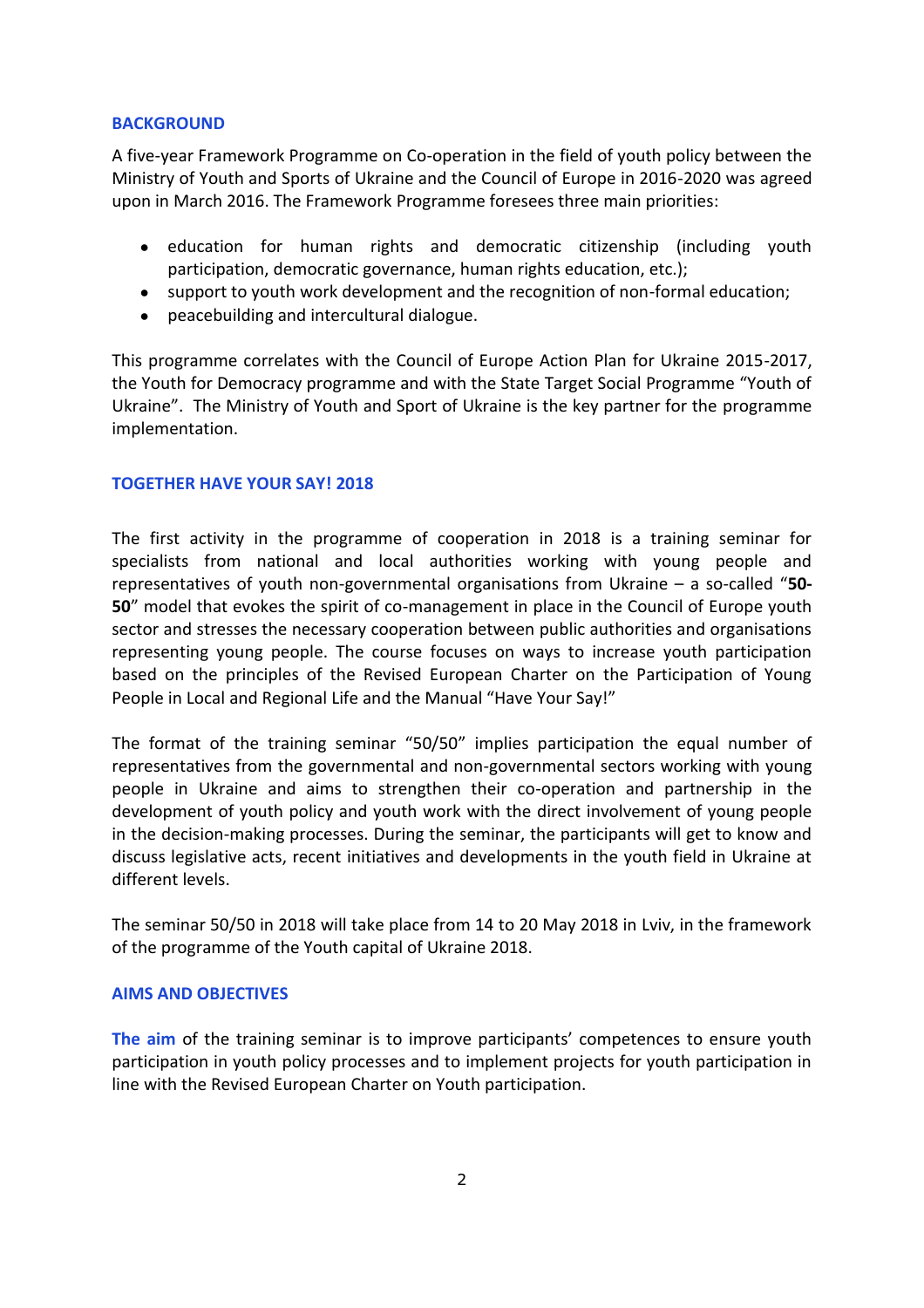## **Objectives of the seminar:**

- To develop participants' knowledge about the European Revised Charter on the participation of young people in local and regional life and the manual "Have your say!" and to reflect how it is used at local and regional levels
- To explore, analyse and to reflect on existent forms, tools and methods for youth participation, on their accessibility, efficiency and attractiveness for diverse groups of young people in Ukraine
- To discuss current context and recent initiatives and developments in the youth field in Ukraine at different levels;
- To develop participants' competences to influence decisions and in strengthening cooperation between different stakeholders of the youth field at local, regional and national level for further development of youth policy and youth work in Ukraine.
- To contribute to improving dialogue and cooperation among participants for developing new quality initiatives that sustain or strengthen youth participation at local and regional level.

## **Organisers of the Activity**

The activity is co-organised by the Council of Europe Youth Department and the Ministry of Youth and Sports of Ukraine in cooperation with the Lviv Regional Youth Centre within the programme "Lviv – Youth Capital of Ukraine".

## **Profile of Participants**

- members of local councils and servants of local self-governance working with young people;
- members of councils and servants of self-governance of newly amalgamated communities,
- servants of state and municipal institutions working with young people and supporting youth participation;
- representatives of local and regional youth councils and other youth advisory bodies,
- youth leaders and representatives of civil society organisations advocating for youth participation,
- youth workers experienced or interested in promoting youth participation in youth policy processes.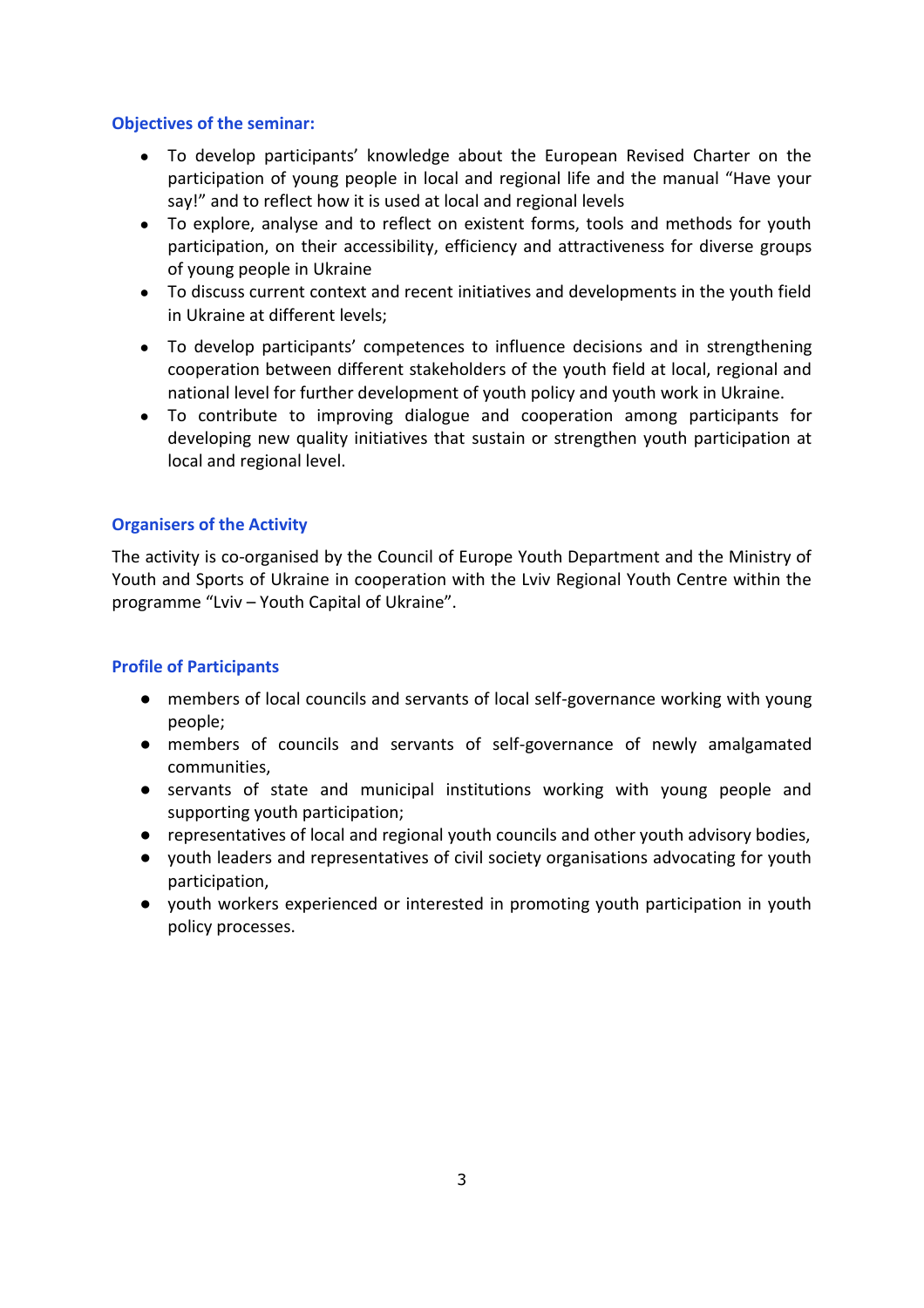## **DRAFT AGENDA**

# **Monday, 14 May, 2018**

Arrival of participants

18:00 Dinner

19:00 Welcome evening

## **Tuesday, 15 May, 2018**

| 10:00        | Introduction to the programme.                                                                  |
|--------------|-------------------------------------------------------------------------------------------------|
|              | Discovering expectation of participants, introduction to the TC background<br>and the programme |
| 11:30        | Break                                                                                           |
| 12:00        | Getting-to-know each other and group integration                                                |
| 13:30        | Lunch                                                                                           |
| 15:00        | Official opening of the training-course                                                         |
|              | Yarema Oleksandr - Deputy minister of youth and sport                                           |
|              | Mårten Ehnberg, Head of the Council of Europe Office in Ukraine                                 |
|              | Representative of Lviv regional state administration (tbc)                                      |
|              | Representative of Lviv city council (tbc)                                                       |
| 15:30        | <b>Youth Participation</b>                                                                      |
|              | Why youth participation? values behind, sense and meaning                                       |
| 16:30        | <b>Break</b>                                                                                    |
| 17:00        | <b>Youth Participation and relative areas</b>                                                   |
|              | Youth policy, HRE and democratic citizenship. Policy development                                |
| 18:30        | Reflection of the day                                                                           |
| <i>19:00</i> | <b>Dinner</b>                                                                                   |
| 20:00        | Evening programme – fair of participants' organisations and their initiatives                   |

# **Wednesday, 16 May, 2018**

| 10:00 | Context of Ukraine, youth policy development<br>Legislative initiatives in the youth field |
|-------|--------------------------------------------------------------------------------------------|
|       | Yuriy Yuzych, Coordinator of working group on youth policy reform,                         |
|       | Reanimation package of reforms                                                             |
| 11:30 | Break                                                                                      |
| 12:00 | <b>Exchange of local realities of youth policies</b>                                       |
| 13:30 | Lunch                                                                                      |
| 15:00 | Policy fields of youth participation                                                       |
| 16:30 | <b>Break</b>                                                                               |
| 17:00 | Forms of youth participation.                                                              |
| 18:30 | Reflection of the day                                                                      |
| 19:00 | Dinner                                                                                     |
| 20:30 | Consultations for field visits                                                             |
|       |                                                                                            |